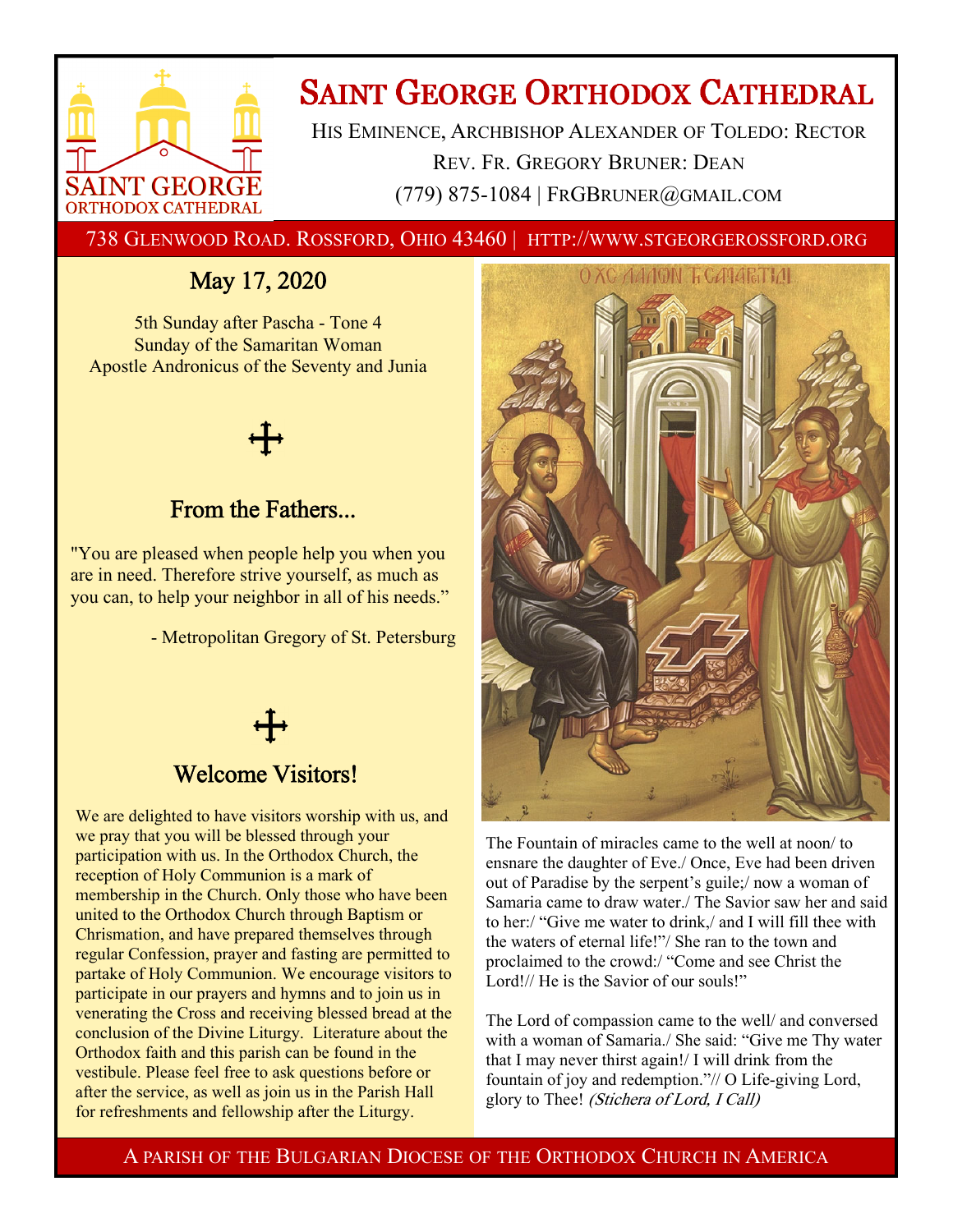# TODAY'S WORSHIP - HYMNS AND SCRIPTURE READINGS

#### Resurrection Troparion in Tone 4

When the women Disciples of the Lord/ learned from the Angel the joyous message of the Resurrection,/ they cast away the ancestral curse/ and elatedly told the Apostles:/ "Death is overthrown!/ Christ God is risen,// granting the world great mercy!"

#### Midfeast Troparion in Tone 8

In the middle of the feast, O Savior,/ fill my thirsting soul with the waters of piety,/ as Thou didst cry to all: "If anyone thirst, let him come to Me and drink!"// O Christ God, Fountain of our life, glory to Thee!

Glory to the Father and to the Son and to the Holy Spirit.

### Epistle: Acts 11:19-26, 29-30

Now those who were scattered after the persecution that arose over Stephen traveled as far as Phoenicia, Cyprus, and Antioch, preaching the word to no one but the Jews only. But some of them were men from Cyprus and Cyrene, who, when they had come to Antioch, spoke to the Hellenists, preaching the Lord Jesus. And the hand of the Lord was with them, and a great number believed and turned to the Lord. Then news of these things came to the ears of the church in Jerusalem, and they sent out Barnabas to go as far as Antioch. When he came and had seen the grace of God, he was glad, and encouraged them all that with purpose of heart they should continue with the Lord. For he was a good man, full of the Holy Spirit and of faith. And a great many people were added to the Lord. Then Barnabas departed for Tarsus to seek Saul. And when he had found him, he brought him to Antioch. So it was that for a whole year they assembled with the church and taught a great many people. And the disciples were first called Christians in Antioch. Then the disciples, each according to his ability, determined to send relief to the brethren dwelling in Judea. This they also did, and sent it to the elders by the hands of Barnabas and Saul.

### Gospel: John 4:5-42

So He came to a city of Samaria which is called Sychar, near the plot of ground that Jacob gave to his son Joseph. Now Jacob's well was there. Jesus therefore, being wearied from His journey, sat thus by the well. It was about the sixth hour. A woman of Samaria came to draw water. Jesus said to her, "Give Me a drink." For His disciples had gone away into the city to buy food. Then the woman of Samaria said to Him, "How is it that You, being a Jew, ask a drink from me, a Samaritan woman?" For Jews have no dealings with Samaritans. Jesus answered and said to her, "If you knew the gift of God, and who it is who says to you, 'Give Me a drink,' you would have asked Him, and He would have given you living water." The woman said to Him, "Sir, You have nothing to draw with, and the well is deep. Where then do You get that living water? Are You greater than our father Jacob, who gave us the well, and drank from it himself, as well as his sons and his livestock?" Jesus answered and said to her, "Whoever drinks of this water will thirst again, but whoever drinks of the water that I shall give him will never thirst. But the water that I shall give him will become in him a

#### Pentecostarion Kontakion in Tone 8

The Samaritan Woman came to the well in faith;/ she saw Thee, the Water of wisdom and drank abundantly./ She inherited the Kingdom on high, and is ever glorified!

Now and ever and unto ages of ages. Amen.

#### Midfeast Kontakion in Tone 4

Christ God, the Creator and Master of all,/ cried to all in the midst of the feast of the Law:/ "Come and draw the water of immortality!"/ We fall before Thee and faithfully cry:// Grant us Thy mercies, for Thou art the Fountain of our life!

fountain of water springing up into everlasting life." The woman said to Him, "Sir, give me this water, that I may not thirst, nor come here to draw." Jesus said to her, "Go, call your husband, and come here." The woman answered and said, "I have no husband." Jesus said to her, "You have well said, 'I have no husband,' for you have had five husbands, and the one whom you now have is not your husband; in that you spoke truly." The woman said to Him, "Sir, I perceive that You are a prophet. Our fathers worshiped on this mountain, and you Jews say that in Jerusalem is the place where one ought to worship." Jesus said to her, "Woman, believe Me, the hour is coming when you will neither on this mountain, nor in Jerusalem, worship the Father. You worship what you do not know; we know what we worship, for salvation is of the Jews. But the hour is coming, and now is, when the true worshipers will worship the Father in spirit and truth; for the Father is seeking such to worship Him. God is Spirit, and those who worship Him must worship in spirit and truth." The woman said to Him, "I know that Messiah is coming" (who is called Christ). "When He comes, He will tell us all things." Jesus said to her, "I who speak to you am He." And at this point His disciples came, and they marveled that He talked with a woman; yet no one said, "What do You seek?" or, "Why are You talking with her?" The woman then left her waterpot, went her way into the city, and said to the men, Come, see a Man who told me all things that I ever did. Could this be the Christ? Then they went out of the city and came to Him. In the meantime His disciples urged Him, saying, "Rabbi, eat." But He said to them, "I have food to eat of which you do not know." Therefore the disciples said to one another, "Has anyone brought Him anything to eat?" Jesus said to them, "My food is to do the will of Him who sent Me, and to finish His work. Do you not say, 'There are still four months and then comes the harvest'? Behold, I say to you, lift up your eyes and look at the fields, for they are already white for harvest! And he who reaps receives wages, and gathers fruit for eternal life, that both he who sows and he who reaps may rejoice together. For in this the saying is true: 'One sows and another reaps.' I sent you to reap that for which you have not labored; others have labored, and you have entered into their labors." And many of the Samaritans of that city believed in Him because of the word of the woman who testified, "He told me all that I ever did." So when the Samaritans had come to Him, they urged Him to stay with them; and He stayed there two days. And many more believed because of His own word. Then they said to the woman, "Now we believe, not because of what you said, for we ourselves have heard Him and we know that this is indeed the Christ, the Savior of the world."

EMERGENCY SICK CALLS ARE ALWAYS AVAILABLE! CALL FR. GREGORY: (779) 875-1084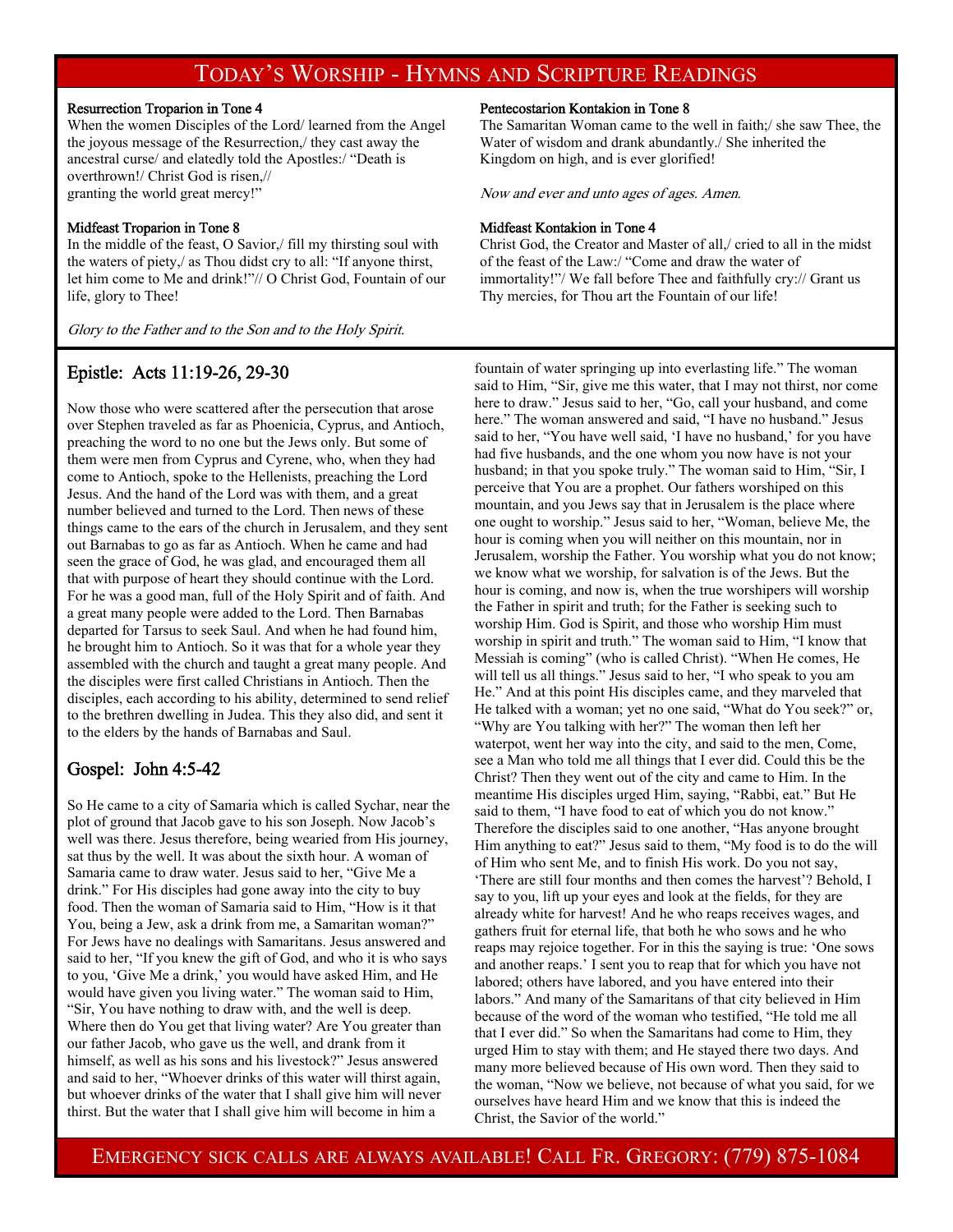# THIS WEEK AND LIFE IN CHRIST

#### Sunday, May 17th

10:00 AM Divine Liturgy (Livestream) 5th Sunday of Pascha—Sunday of the Samaritan Woman St. Euphrosyne of Moscow Acts 11:19-26, 29-30, John 4:5-42 <sup>-</sup>

#### Monday, May 18th

Martyr Theodotus of Ancyra and those with him Martyrs Simeon, Isaac, and Bachtisius of Persia Acts 12:12-17, John 8:42-51

#### Tuesday, May 19th

Hieromartyr Patrick, Bishop of Prussa Rt. Blv. Dimitry Donskoy, Grand Prince of Moscow Acts 12:25-13:12, John 8:51-59

#### Wednesday, May 20th Leavetaking of the Midfeast of Pentecost

Martyr Thalelaeus of Aegae in Cilicia Acts 13:13-24, John 6:5-14

#### Thursday, May 21st

<sup>-</sup>

<sup>-</sup>

Holy Equals-to-the-Apostles Constantine and Helen St. Constantine and his children of Murom Acts 14:20-27, Acts 26:1-15, 12-20 John 9:39-10:9, John 10:1-9

#### Friday, May 22nd

Martyr Basiliscus, Bishop of Comana Righteous Melchizedek, King of Salem Commemoration of the Second Ecumenical Council Acts 15:5-34, John 10:17-28

#### Saturday, May 23rd 5:00 PM Great Vespers (Livestream)

St. Michael the Confessor, Bishop of Synnada St. Michael "the Black-robed" of St. Sabbas Monastery Acts 15:35-41, John 10:27-38

#### Sunday, May 24th 10:00 AM Divine Liturgy (Livestream) 56h Sunday of Pascha—Sunday of the Blind Man

Ven. Symeon the Stylite of the Wonderful Mountain Martyrs Meletius Stratelates and those with him Acts 16:16-34, John 9:1-38



#### Who is Junia?



The Church honors the Samaritan Woman who met Christ while drawing water at Jacob's Well. She was surprised by His love and concern for her, since she was a Samaritan, with whom the Jews "had no dealings." She was further surprised by His knowledge of her crowded personal life.

But unlike some others, she was neither offended nor frightened by the depth of His insight, and so eventually she became His follower and strong

witness. She is traditionally known by the name Photini. With her sons and sisters, she was arrested by the Emperor Nero and later suffered martyrdom, but not before she brought the cruel emperor's own daughter to the faith.

Some years ago, Newsweek Magazine and other more notably academic publications trumpeted the news of a "remarkable discovery" concerning another of Christ's female followers. The discovery was made by a feminist professor of Christian Studies at Brandeis University. By reading older versions of the Bible, this professor had found out that the person mentioned by Saint Paul in Romans 16:7 is a woman named Junia, not a man named Junius. According to the Newsweek article, her name had been "masculinized" over the centuries by Biblical translators "with their own agenda"—presumably a misogynistic agenda.

But Saint John Chrysostom, in the fourth century, wrote this about Junia: "Oh, how great is the devotion of this woman, that she should be counted worthy even to be called an apostle." The socalled discovery of Junia's identity as a female really reflects only incomplete knowledge and superficial research on the part of some modern scholars, not a brave uncovering of deliberately-hidden truth.

Saint Paul writes about Junia with obvious admiration, calling her and her husband his "countrymen and fellow prisoners" and saying that they are "of note among the apostles." He also writes that they were both Christians before he was. One modern scholar who is reliable and respected, Ben Witherington, has speculated that Junia is the same person as Joanna, one of the Myrrh-Bearing Women. He believes it is possible that she broke with her first husband Chuza (King Herod's steward) and later married Andronicus. Then together they worked with Paul to spread the Gospel and teach.

But whether Junia is Joanna or a different person really makes little difference. She is honored as someone who, like the Samaritan Woman, believed in Jesus Christ deeply enough to be imprisoned for her faith. She is recognized as His apostle.

The Orthodox Church has never hidden or attempted to alter facts about Junia. As we have noted, Saint John Chrysostom singles her out for praise. And the reason she comes to our attention in the first place is that Saint Paul does the same. He appreciated any person, woman or man, who shared his dedication and readiness to suffer for Christ. Junia is a shining example of just such a person.

HAVE A QUESTION OR NEED TO CHAT? CALL OR EMAIL FR. GREGORY.